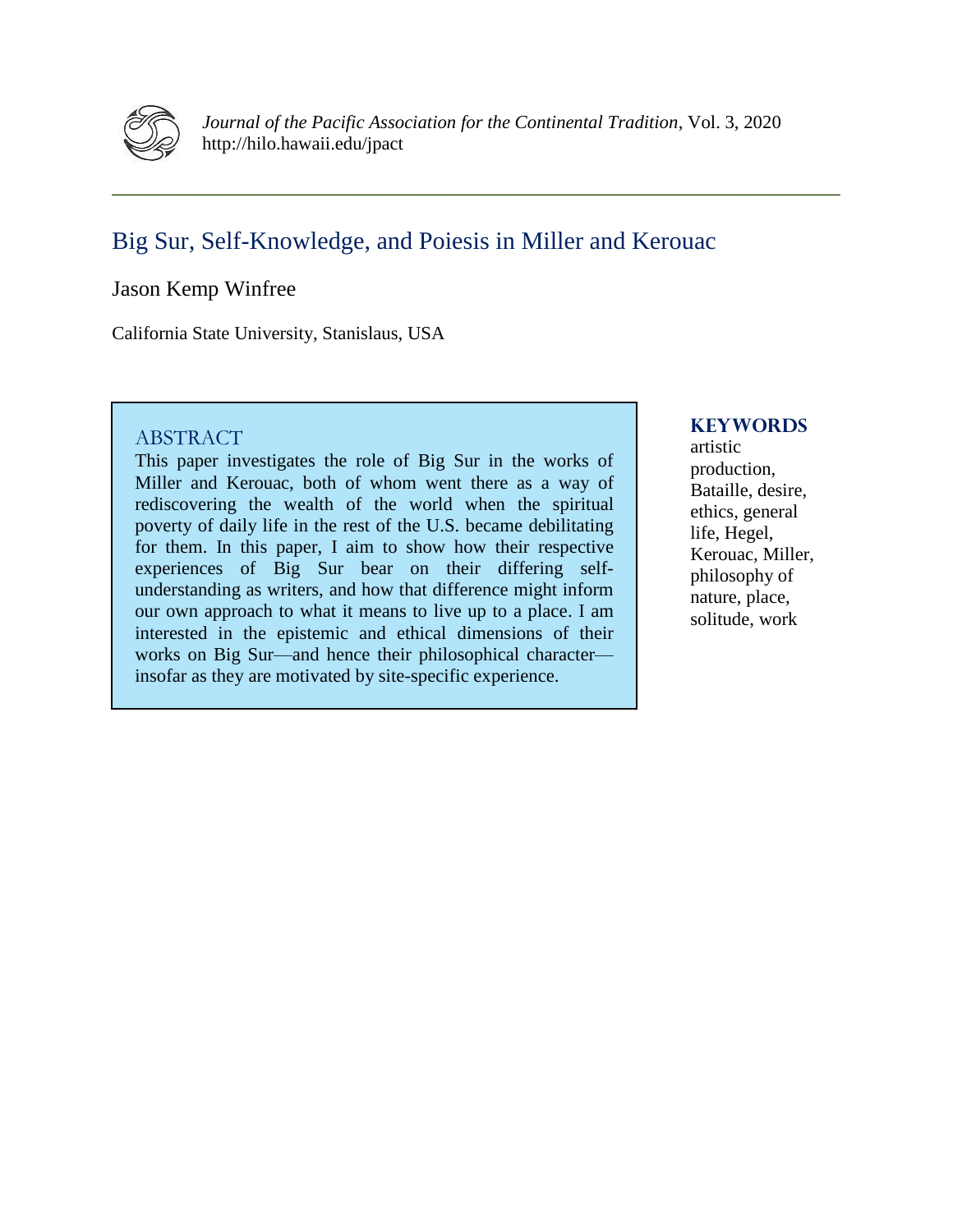#### "My horse! My land! My kingdom!" The babble of idiots.—Henry Miller $<sup>1</sup>$ </sup>

In a five-year span between 1957 and 1962, Henry Miller and Jack Kerouac each published works ostensibly on Big Sur. Eighteen miles south of Monterey on Highway 1 and 140 miles from San Francisco, the stretch of coast promised solitude, quiet, and time to reencounter that dimension of existence where the body-mind makes contact with the world. A place of rugged, austere, and awesome beauty, impenetrable mountains and turbulent ocean, luminous vistas and opaque fog, Big Sur figured in the imagination of these writers as a place of rejuvenation and literary inspiration. "'This is the California that men dreamed of years ago, this is the Pacific that Balboa looked out on from the Peak of Darien, this is the face of the earth as the Creator intended it to look," says Miller.<sup>2</sup> "Here I will find peace. Here I shall find the strength to do the work I was meant to do."<sup>3</sup> So, beginning in 1942, Henry Miller stayed at Big Sur for roughly twenty years following his return from Europe and Greece to what he otherwise called "the air-conditioned nightmare" of America. Kerouac, by contrast, stayed less than three weeks, arriving at Big Sur on the recommendation of Beat poet and City Lights publisher Lawrence Ferlinghetti, who owned a rustic cabin at Bixby Creek apparently inspired by the example of Henry Miller. Kerouac was running from the delirium tremens and he made the trip west—his first travel in four years—to break the monotony of suburban Long Island where he lived with his mother. Arriving in San Francisco as the first stop along the way, Kerouac proceeded to get drunk and oversleep his departure time, only to awaken with the realization: "'One fast move or I'm gone,' ... gone the way of the last three years of drunken hopelessness you can't learn in school no matter how many books on existentialism or pessimism you read, or how many jugs of vision-producing Ayahuasca you drink, or Mescaline take, or Peyote goop up with."<sup>4</sup> Big Sur, then, figured as a place for the authors to work in peace, a place to convalesce along the coast by the sea.

In the woods at Big Sur there is a feeling of immersion, a synesthetic continuity where you see in the giant redwoods the spongy humus you feel when you walk the forest floor. You can taste the cycle of decay and incessant growth of plant and animal life. In a clearing on a warm day, the sun burns your skin, but the evaporation of the forest's respiration is just as palpable, and what is musky gives way to dust. When you reach the coast, the sea is archaic and powerful, and if your vantage and the light are right, it is as blue as any sky anywhere. On a bluff or on along the beach there is the sting of wind-whipped salt air. You see it in the sand and the flight of the gulls. You breathe the iodine spray of the surf, hear the Earth's lunar rotation, which you also feel beneath your feet and which vibrates through your body, an echo chamber of planetary movement. Time is experienced there as both suspension and abrupt transition—and these are simultaneous and sequential with one another, suspended and overlapping—in the movement of the tide, the drift of the clouds, the arc of the sun, the sounds of the birds, the erosion of the cliffs, the temperatures. The clock and the guidebook are incapable of touching the primordial experience of these things, where you sense your lived existence as both supported by all of this and as outcast, as belonging to what is utterly indifferent to your aspirations, your

<sup>1</sup> Henry Miller, *Big Sur and the Oranges of Hieronymus Bosch* (New York: New Directions Books, 1957), 8.

 $\mathrm{^2Ibid.}, 6.$ 

<sup>3</sup> Ibid., 402.

<sup>4</sup> Jack Kerouac, *Big Sur* (New York: Penguin Books, 1962), 7.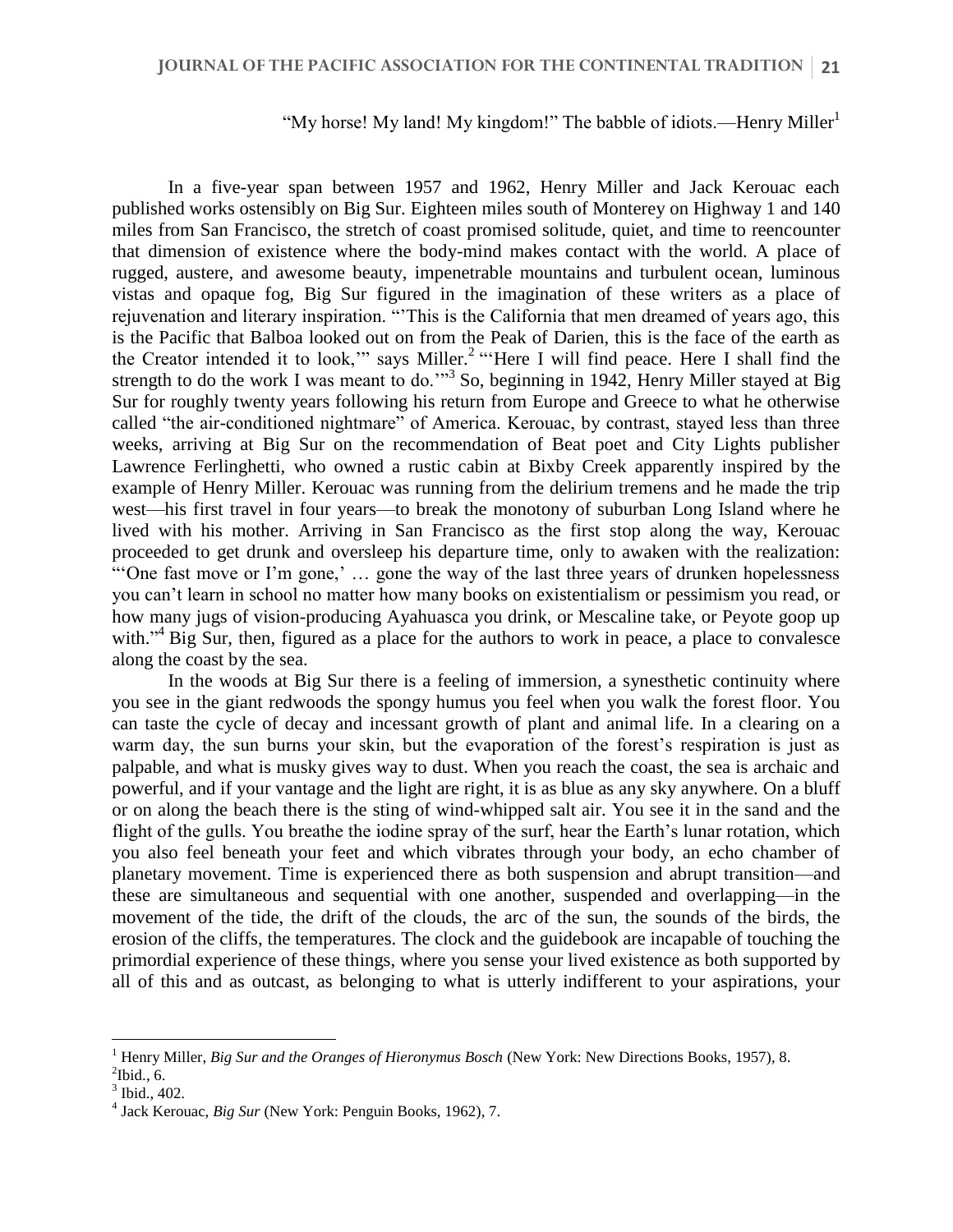personhood, your neediness. Big Sur facilitates intimacy with what is alien both within and outside ourselves.

\*

Hegel said that work is desire staved off. That is, work defers satisfaction, harnesses the present for the sake of the future. In very inability to consume the products of his labor, the bondsman possesses the foundations of self-consciousness, the possibility of existing for himself. The initial one-sidedness of this situation—viz., that the bondsman can recognize himself in his work, while the work cannot recognize itself in the bondsman—is overcome in Hegel's account by the presence of the other person and the achievement of mutual recognition. Only through the restriction of desire by work is space carved out for the birth of sociality, the higher realm of spirit, and only that higher realm can redeem the promise of work, which otherwise remains servile.<sup>5</sup>

In the social order of early twentieth century capitalism, work not only conditioned social recognition by keeping desire in check, but provided self-understanding with the criterion of selfidentity: to be someone was to have a good job. Working for a "good company" not only paid monetary wages, but bestowed status. To be someone was to be successful, to be employed, to be part of the productive social order. So for many the indignity of poverty was compounded by the humiliation of unemployment. When the stock market crashed in 1929, the year Miller first went to Paris, stories abounded of suicides by previously successfully employed people. While the numbers reported were inflated,<sup>6</sup> neither the fact that over the next few years more people were driven to kill themselves than before the crash nor the public's prurient interest in that news can be accounted for simply because people lost their income. Only the sudden change of status, the fall from social grace, explains such desperate measures, given that basic necessities remained available albeit it rationed. The counterpart of the breadline was the unemployment line, hunger salted by shame.

Henry Miller did not go to the City of Light in 1928 and again 1930, as he did to Big Sur in 1942, primarily in order to work. He went because in Paris one could live in poverty and without a job while still maintaining some degree of self-respect.<sup>7</sup> After two years in the city he famously declared: "I have no money, no resources, no hopes. I am the happiest man alive."<sup>8</sup> In this way, Miller's literary life established itself from the start in opposition to the values of the productive social order, and the title of his first work—*Tropic of Cancer*—is meant to indicate that.<sup>9</sup> Not production and accumulation, but expenditure. No more belittling work at the expense of desire, but writing as the record, the creation, the effect of unbridled passion. Energies must be spent, not saved. Determined to present what proper books excluded, therefore, Miller predicated

<sup>5</sup> G.W.F. Hegel, *Phenomenology of Spirit*, trans. A.V. Miller (Oxford: Oxford University Press, 1977), 111–119. <sup>6</sup> Christopher Klein, "1929 Stock Market Crash: Did Panicked Investors Really Jump from Windows?" History.com, accessed February 28, 2020, [https://www.history.com/news/stock-market-crash-suicides-wall-street-1929-great-](https://www.history.com/news/stock-market-crash-suicides-wall-street-1929-great-depression)

[depression.](https://www.history.com/news/stock-market-crash-suicides-wall-street-1929-great-depression)

<sup>7</sup> Gilberte Brassaï, *Henry Miller: The Paris Years*, trans. Timothy Bent (New York: Arcade Publishing, 1975), 7. <sup>8</sup> Henry Miller, *Tropic of Cancer* (New York: Grove Press, 1961), 1.

<sup>&</sup>lt;sup>9</sup> "For me, Cancer means the crab—the creature which could move in any direction. It is the sign in the zodiac for the poet—the halfway station of realization…. Cancer also means for me the disease of civilization, the extreme point of realization along the wrong path—hence the necessity to change course and begin all over again. Cancer then is the apogee of death in life." Anaïs Nin and Henry Miller, *A Literate Passion: Letters of Anaïs Nin & Henry Miller, 1932–1953* (San Diego: Harcourt Brace & Company, 1987), 147.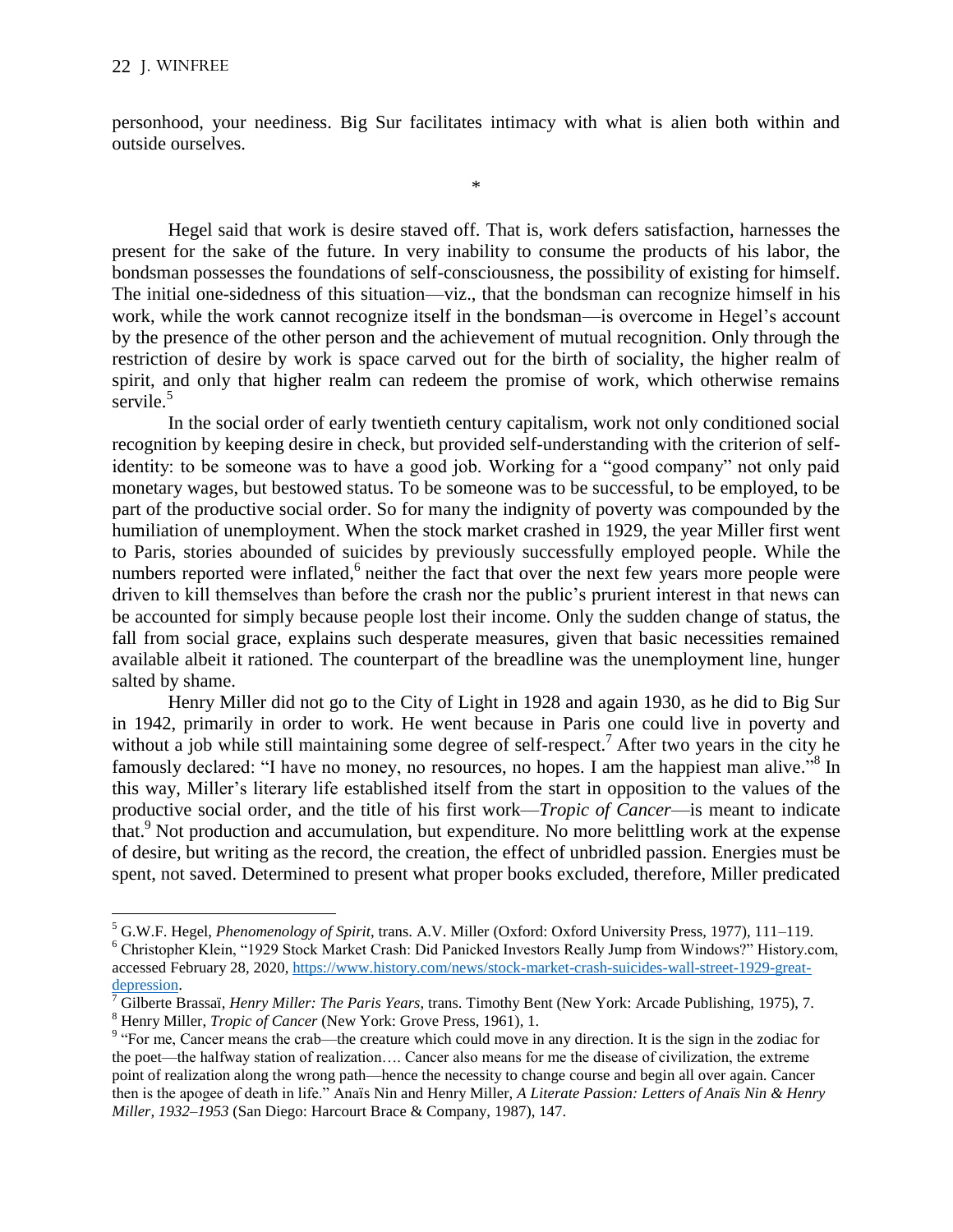his work on the freedom of desire, which left its mark on both the form and the content of his writing at that time. At the level of form we find a prose that eschews conventional organization and development, transforming the obsessions and failures of daily events into literary flow, and transforming literature into a kind of first-hand reporting and revelry of life on the streets. At the level of content the work is comprised of episodes and observations too base, too personal, too perverted, too insignificant to shape epic, tragic, allegorical, didactic, or moral narrative. Not surprisingly, then, again at the level of both form and content, the entire novel could be taken to exemplify Hegel's articulation of the failure of desire, that is, the discovery that what is first taken as an expression of independence is in truth a form of servitude.<sup>10</sup> For what Miller lauds as freedom is at the same time an obsessive devotion to Tania, which consumes him and which he returns to and disastrously repeats throughout the novel. At the outset of the book, there is lascivious exaltation and unchecked self-assertion: "You, Tania, are my chaos. It is why I sing. It is not even I, it is the world dying, shedding the skin of time. I am still alive, kicking in your womb, a reality to write upon."<sup>11</sup> "O Tania, where now is that warm cunt of yours, those fat heavy garters, those soft bulging thighs? I will.... I will …."<sup>12</sup> And at the close of the novel, Miller tells us: "For seven years I went about, day and night, with only one thing on my mind *her*. Were there a Christian so faithful to his God as I was to her we would all be Jesus Christ today. Day and night I thought of her, even when I was deceiving her."<sup>13</sup> Who could fail to see here that the sovereignty of desire is nothing, as Georges Bataille might put it,<sup>14</sup> that is, nothing but the affirmation of its own movement, which is destined to burn out? Indeed, Miller's entire literary work is predicated on that unsustainable affirmation. For him, then, it is worth it even if and indeed because it cannot be salvaged. No wonder, then, that Miller's writing was declared obscene at the time. What cannot be put to work will not be afforded the status of belonging to the productive social order, will not be allowed to enter the market, will not be allowed to make money. So *Tropic of Cancer* was banned in the United States for twenty-seven years. Such reaction, though, only confirms that unrestrained desire can also be illuminating even as it is destructive, possessing the power to reorient and reorder.

The Beats shared Miller's affirmation of the freedom of desire, his disdain for status within the productive social order, and in many cases the burden of censorship. Ginsberg and Burroughs both wrote works tried on obscenity charges. But it was Kerouac in particular who transformed his life into a series of novels that he envisioned as constituting one great single work, his life's work. And it is worth emphasizing the role of desire in these books, again at the level of both form and content. For they are forever on the road, moving from one situation to the next, living both for and from the trips, the episodes, and the people that pass in and out of his life. Kerouac is devoted to that movement, which at its best reconfigures the order of things and transforms expectations. You know, he writes, "the way people always feel whenever they essay some trip long or short especially in the night—The eyes of hope looking over the glare of the hood into the maw with its white line feeding in straight as an arrow, the lighting of fresh cigarettes, the buckling to lean forward to the next adventure." <sup>15</sup> The eyes of hope, then, leaning

<sup>10</sup> Hegel, *Phenomenology of Spirit*, 109.

<sup>11</sup> Miller, *Tropic of Cancer*, 2.

 $^{12}$  Ibid., 5.

<sup>13</sup> Ibid., 177–78.

<sup>14</sup> Georges Bataille, *The Accursed Share, Vols. 2&3*, trans. Robert Hurley (New York: Zone Books, 1993), 430.

<sup>15</sup> Kerouac, *Big Sur*, 176.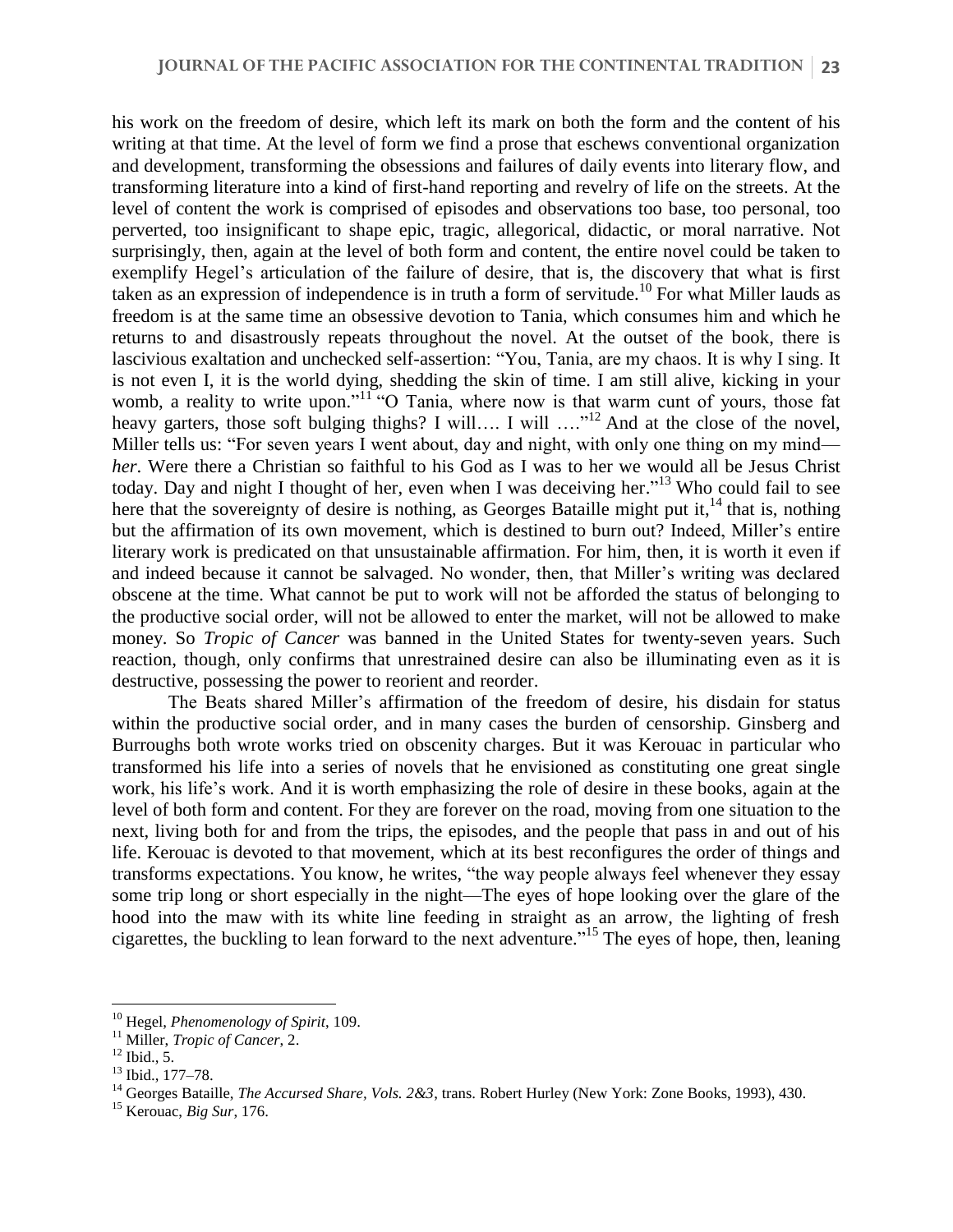forward to the next adventure—such is the anticipation of life of on the road, desire for the next adventure.

Yet the often happy restlessness and sense of discovery that characterize his earlier works faded as his fame grew, and by the time he arrived at Big Sur in 1960 we witness an unhappy agitation, crippling paranoia, nightmares, and an overwhelming fear of death. Not the "face of the earth as the Creator intended it," not Miller's Big Sur, but the "wild gloom sea coast,"<sup>16</sup> where "the blue sea behind the crashing high waves is full of huge black rocks rising like old ogresome castles dripping wet slime, a billion years of woe right there."<sup>17</sup> Not wonder, but fear and boredom, an inability to be in his surroundings. Kerouac receives the first sign of his impending madness in the novel after less than three weeks in Ferlighetti's cabin. "The sea seems to yell to me to GO TO YOUR DESIRE DON'T HANG AROUND HERE."<sup>18</sup> So he hitchhikes to Monterey: scorching sun, miles without a ride, feet bloody. In all, Kerouac leaves and returns to Big Sur twice in the story, always on the move. Though the novel covers an approximately six week period, of which four take place at Big Sur, more than two thirds of the narration focuses on San Francisco, where the author meets up with Cody (based on Neal Cassady), races cars through the city streets just before dawn, and lies around drunk in Billie's apartment. When he returns to Big Sur, it is with groups of people, a party. But it is Monsanto (based on Lawrence Ferlinghetti) and not Kerouac who remarks on the sadness of the situation, which desecrates the solitude of the place.<sup>19</sup> It is as though Miller is thinking of Kerouac, and no doubt himself too, when he says: "'If you don't know where you are going, any road will take you there.' There are days when it all seems as simple and clear as that to me. What do I mean? I mean with regard to the problem of living on this earth without becoming a slave, a drudge, a hack, a misfit, an alcoholic, a drug addict, a neurotic, a schizophrenic, a glutton for punishment or an artist *manqué.*" 20

I take this to mean that it is not enough to be on the road, not enough to affirm the free fall of desire, even if that affirmation might facilitate the illumination of an order beyond the world of work and social recognition. For the real task is to cultivate what Miller calls a new way of seeing, vision as a creative faculty. Rather than set out again on the move, we might also stay put and watch the world go around.<sup>21</sup> How different, then, for us to pass through a place and to let a place pass through us!

\*

Hieronymus Bosch's famous triptych, *The Garden of Earthly Delights*, depicts the innocence, fall and condemnation of humankind. Its scope sets it apart from most of the other sixteen surviving works by the great, idiosyncratic Dutch painter, whose ability to imagine the worst of human suffering ranks with Dante and Goya. Even here, though, one need not look to the far right panel depicting Hell to see the fruits of human folly. Instead, the centerpiece, the garden of delights itself, is filled with unsettling images, such as that section of the work where we see a sexless body submerged upside down in water, a speared and broken egg between its

 $\overline{a}$  $16$  Ibid., 23.

<sup>&</sup>lt;sup>17</sup> Ibid., 15.

<sup>18</sup> Ibid., 41.

<sup>19</sup> Ibid., 94.

<sup>20</sup> Miller, *Big Sur and the Oranges of Hieronymus Bosch,* 250.

 $^{21}$  Ibid., 25.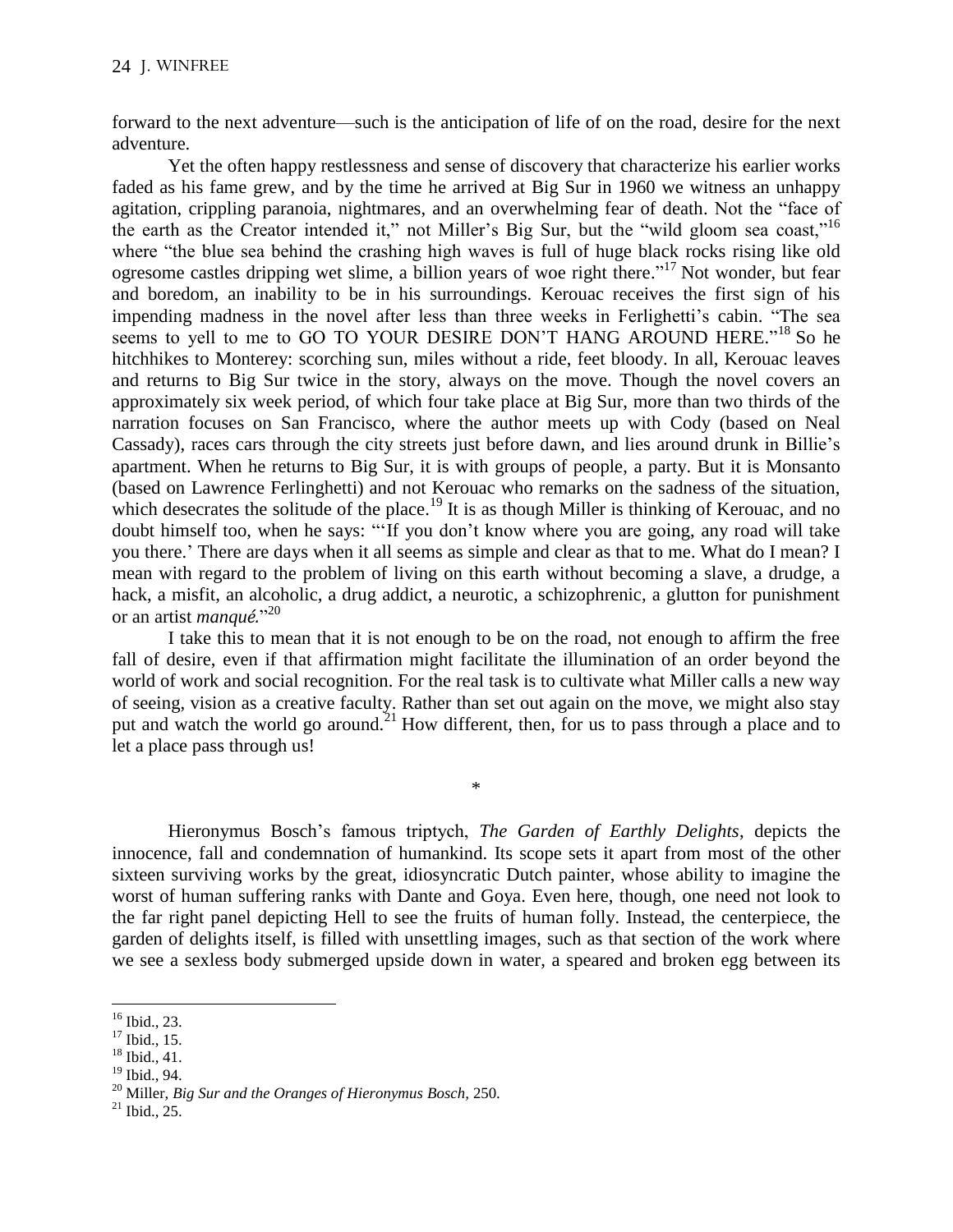legs, while another human ensconced within a giant semi-organic pod faces a rat that approaches at eye-level via a transparent connecting tube.<sup>22</sup> Given the predominance of such scenes in the work, it is important that Henry Miller remarks on what he calls the preternatural character of the "hallucinatingly real oranges that diaper the trees."<sup>23</sup> Doing so, he emphasizes that this reality eludes us when we treat the orange as something to be consumed. Use value is not the most concrete way in which things appear to us, but the most abstract, as though the essence of oranges could be found in the vitamins they contain or their Sunkist brand. Instead, things exist with their own ambiance, as Miller puts it, by which he means they present themselves in such a way as to organize the world around them.<sup>24</sup> Miller is thinking here of the experience we have of things existing in their own right but not just of their own accord, their power to color and shape and open our field of experience, as though the world is born from and nourished by them, where this situation is "the very substance of life." <sup>25</sup> That things exist with an ambiance of their own means, then, that they pervade the system of relations that also supports them and that this exchange constitutes the vitality of the world. The world is thus given through such things, because of them, and in light of them. And this, in turn, returns us to the things themselves as just what they are: sovereign and full of themselves. Such are the oranges of Hieronymus Bosch that Miller draws upon for the subtitle of his work on Big Sur. "Bosch…acquired a magic vision," says Miller. "He saw through the phenomenal world, rendered it transparent, and thus revealed its pristine aspect. Seeing the world through his eyes it appears to us once again as a world of indestructible order, beauty, harmony, which it is our privilege to accept as a paradise." 26 Bosch's vision—and Miller's attunement to it—thus sees the world as complete, abundant, and generative. Such a world transforms desire, since in the absence of lack desire would no longer need to aim at transforming the world.

Miller says that he remarks on Bosch precisely because Big Sur is a paradise, that is, because its extraordinary reality elicits response from those who witness it, because Big Sur engenders creativity. Miller is struck not only by the place, then, but by the people he comes to know there, people who according to him strive to live up to the grandeur and nobility of their surroundings.<sup>27</sup> They show him that solitude is not a matter of isolation, but the condition required to recognize our interconnectedness with one another and the Earth. Reflecting on his neighbors, Miller notes that "their goal is . . . Not back to the safety of the womb, but—out of the wilderness [that is the omnipresent demand for a bigger and better America]!...what they are after is to become as undependent as possible. Interdependent would be more like it."<sup>28</sup> Thus, they would seek to become like the place, to belong to its ambiance, to participate in the exchange of life by which things flourish in their own right and in accord with others. The creativity of Big Sur's inhabitants on this account does not function through the determinate negation of their environment, fashioning the world in their image, but rather through the affirmation of their accord with the place whereby they fashion themselves in its image. Big Sur's inhabitants, at least according to Miller, know themselves as part of something larger, and their daily lives and artistic endeavors attest to this.

<sup>22</sup> Stafan Fischer, *Hieronymus Bosch: The Complete Works* (Cologne: Taschen Books, 2019), 124–25, 128–29.

<sup>23</sup> Miller, *Big Sur and the Oranges of Hieronymus Bosch*, 23.

<sup>24</sup> Ibid., 29.

 $^\mathrm{25}$  Ibid.

 $^{\rm 26}$  Ibid.

 $27$  Ibid., 26.

<sup>&</sup>lt;sup>28</sup> Ibid., 256. And: "In practicing their own way of life they point up the unessentials which make our way of life so absurd and futile."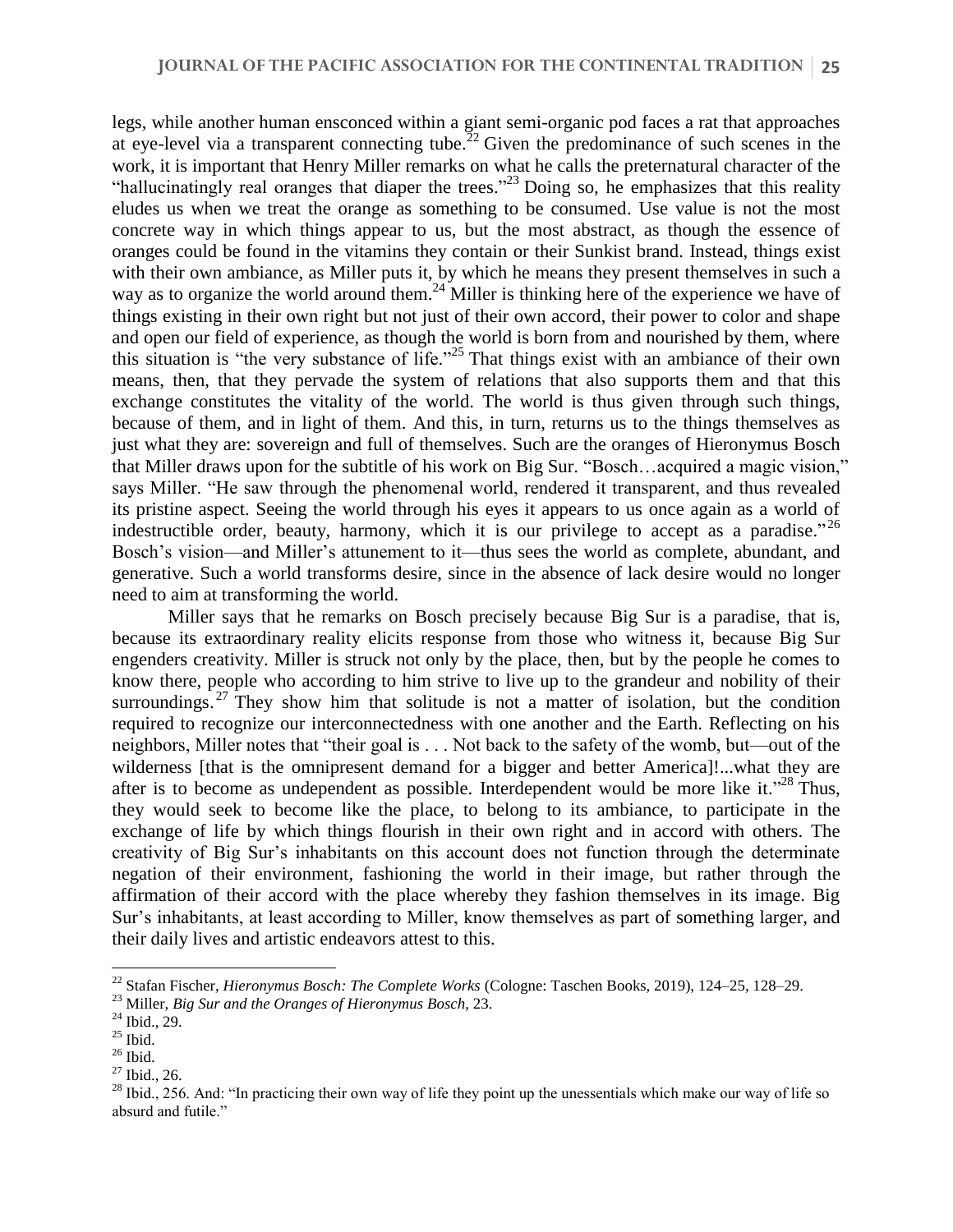Speaking for himself, of his own experience, educated and shaped by Big Sur and its inhabitants, Miller reflects on the relation of solitude and community in a way that further develops the ontology implied in the above-traced account of things exemplified in the appeal to Bosch's oranges. Miller writes: "No, we are never alone. But one has to live apart to know it for the truth…. To be alone, if only for a few minutes, and to realize it with all one's being, is a blessing." Because then

the most insignificant blade of grass assumes its proper place in the universe…. One thing becomes just as important as another, one person as good as another. Lowest and highest become interchangeable.... It is then that the bird no longer seems hideous, nor merely to be tolerated because of his scavenger propensities. Nor do the stones in the field then seem inanimate, or to be regarded with an eye toward future walls and buttresses. Even if it lasts for only a few moments, the privilege of looking at the world as a spectacle of unending life and not as a repository of persons, creatures and objects to be impressed into our service, is something never to be forgotten.<sup>29</sup>

The preternatural character of things not only makes them stand out as if absolute, then, but also renders each thing equivalent with the next. This is not due to an inability to discriminate on our part, but the power of a thing to demand full attention while at the same time being unable to contain itself. Such things are radiant. They acquire their substance not by virtue of their independence, but in the connection they express with all that surrounds them, the effectuation of coexistence. Solitude is not so much a matter of seclusion, then, but a condition of exposure to the palpable excess of life itself beyond our individuality, an intensification of alertness to all that surrounds and supports us.

Daily activity within the productive social order makes it difficult to see this way, both over-stimulating and deadening the senses. But so too does always being on the move. When a place possesses the power to still the need that drives us from one thing to another, as if they are disconnected and the new search requires us to leave the old behind like garbage, we discover a time beyond both the order of work and desire. "Stay put and watch the world go round!" says Miller. Indeed, that is why he can say of his own life: It is only "From here on (Big Sur) that things began to happen in earnest."<sup>30</sup>

By way of conclusion, I want to emphasize not only that Big Sur taught Miller the beauty of things existing in their own right, radiant in their singular equivalence with each other, nor that we humans are all interconnected. It also taught him that we humans are in some sense equivalent to the things we encounter. He writes,

\*

We have all experienced moments of utter forgetfulness when we knew ourselves as plant, animal, creature of the deep or denizen of the air. … Most everyone has known one moment in his life when he felt so good, so thoroughly attuned, that he has been on the point of explaining: 'Ah, now is the time to die!' What is it that lurks here in the very heart of euphoria? The thought that it will not, cannot last? The sense of an ultimate?

 $\overline{a}$  $^{29}$  Ibid., 34.

<sup>30</sup> Ibid., 206.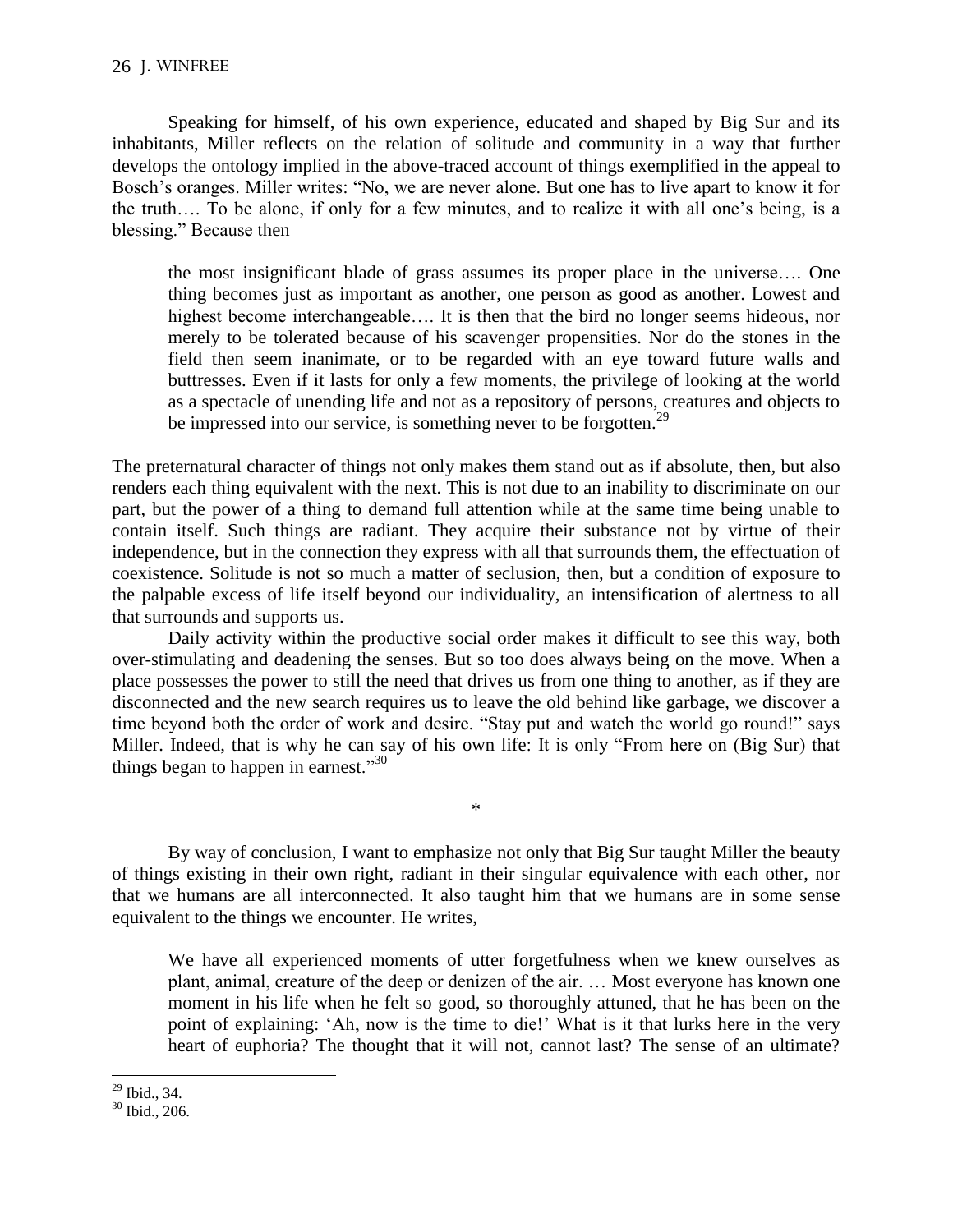Perhaps. But I think there is another, deeper aspect to it. I think that in such moments we are trying to tell ourselves what we have long known but ever refuse to accept—that living and dying are one, that all is one, and that it makes no difference whether we live a day or a thousand years. $31$ 

This is not some kind of nihilism that says it does not matter if we live or die, of course, but a repudiation of the attempt to live longer without living better, a refusal to live as a slave to work or desire. To identify with the plant, the animal, a creature of the sea or the air is to place oneself on the plane of life itself, to align oneself with the interconnectedness of all that is mortal. It is to recognize in oneself and in excess of personhood the continuity of general life. If living and dying are one, it is only because individuation cannot endure, even though life itself lives through that individuation, and hence lives on death. This is what Bataille means when he says that death is a luxury. <sup>32</sup> But Miller goes further and adds: "Had we the power to resurrect the dead, what could we offer that life itself has not already offered, and continues to offer, in full measure?"<sup>33</sup> "The point I wish to stress is that in accepting our fate we are not to think that things were destined thus or that we were singled out for special attention, but that by responding to the best in ourselves we may put ourselves in rhythm with higher laws, the inscrutable laws of the universe, which have nothing to do with good or bad, you or me." $34$ 

Nothing to do with good or bad, you or me, and yet there is also here what I would like to call a hypoethics, that is, an impersonal ethics that lies below the overly lauded dignity of persons and below the threshold of utility, a way of inhabiting the world that is constituted in fidelity to general life.<sup>35</sup> I do not want to say that fidelity translates into moral action, but that the individual lives served by the limited character of moral action are likely enriched by this. For they no longer have as their sole measure individual forms of existence but the world itself taken as a whole, no longer need but abundance. In the experience of its equivalence with other creatures, human being not only loses its status as the center of creation, but frees itself from the restricted economy that status implies. We could say that it is no longer a matter of determinate negation, but rather indeterminate affirmation, a yes-saying to life that eschews self-assertion. This not only frees one from the fear of death, which is predicated upon the unquestioned primacy of individual existence struggling to preserve itself. It also frees us from the guilt

 $31$  Ibid., 29.

<sup>&</sup>lt;sup>32</sup> Georges Bataille, *The Accursed Share*, Vol. 1, trans. Robert Hurley (New York: Zone Books, 1989), 33ff.

<sup>33</sup> Miller, *Big Sur and the Oranges of Hieronymus Bosch*, 168.

<sup>34</sup> Ibid., 227.

 $35$  Thus, the significance of Miller's interest in the following, which gestures towards community of general life, community constituted in the transgression of individual life beyond its desire to preserve itself, transgression in fidelity to the uniformity of life, anonymous life, general life. The passage Miller cites comes from Wilhelm Fränger's *The Millennium of Hieronymus Bosch*, p. 127:

<sup>&</sup>quot;These fair-headed people of both sexes are so alike they could hardly be told apart, and their attitudes are anonymous and selfless. They are a single family reminding us of a plant family…. Theirs is a stillness as of vegetation, so that the fine-drawn groping hands appear like tendrils seeking neighboring flowers for support.

<sup>&</sup>quot;And they seem to grow up out of the ground as much at random as wild flowers in a meadow. For the vague uniformity of this naked life is not subject to any formal discipline. Yet however arbitrarily the pattern of the moving bodies may be concentrated and condensing one place and may loosen and scatter in another, there is nowhere any overcrowding and nowhere any random emptiness. However free each may be to follow his own inclination, there remains an invisible bond holding them all together. This is the tenderness with which all these inhabitants of the heavenly meadows cling together in brotherly and sisterly intimacy" (Cited in Miller, *Big Sur and the Oranges of Hieronymus Bosch*, 236–37).